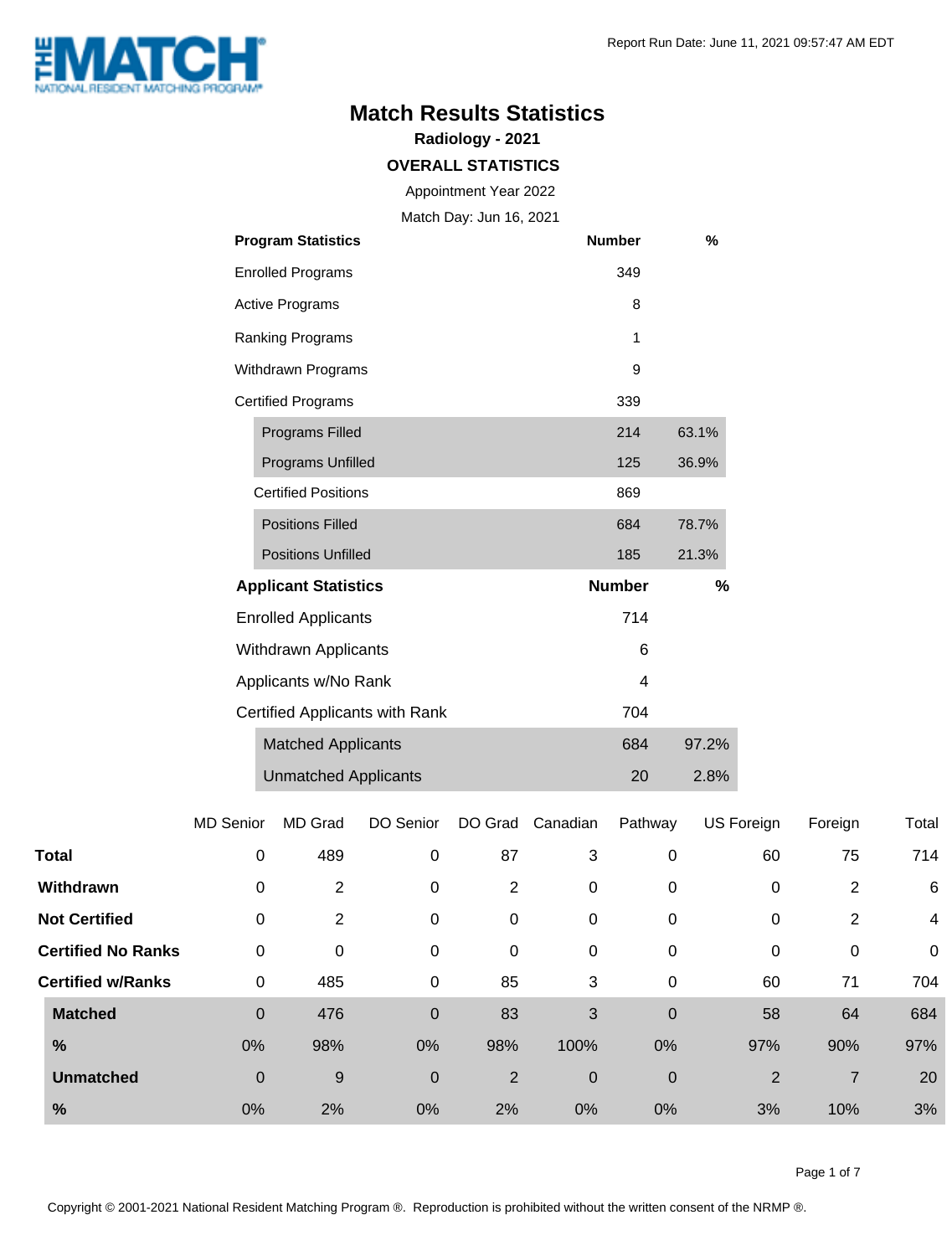#### **STATISTICS BY**

# **Breast Imaging**

| <b>Program Statistics</b>              | <b>Number</b>  | %     |
|----------------------------------------|----------------|-------|
| <b>Enrolled Programs</b>               | 83             |       |
| <b>Active Programs</b>                 | $\overline{2}$ |       |
| <b>Ranking Programs</b>                | 1              |       |
| <b>Withdrawn Programs</b>              | 3              |       |
| <b>Certified Programs</b>              | 79             |       |
| <b>Programs Filled</b>                 | 50             | 63.3% |
| <b>Programs Unfilled</b>               | 29             | 36.7% |
| <b>Certified Positions</b>             | 169            |       |
| <b>Positions Filled</b>                | 132            | 78.1% |
| <b>Positions Unfilled</b>              | 37             | 21.9% |
| <b>Applicant Statistics</b>            | <b>Number</b>  | $\%$  |
| <b>Matched Applicants</b>              | 132            |       |
| U.S. Foreign                           | 4              | 3.0%  |
| <b>MD</b> Graduate                     | 95             | 72.0% |
| Foreign                                | 11             | 8.3%  |
| DO Graduate                            | 20             | 15.2% |
| Canadian                               | 2              | 1.5%  |
| Applicants Preferring this Specialty * | 136            |       |
| Matched to this Specialty              | 131            | 96.3% |
| Matched to Different Specialty         | 0              | 0.0%  |
| Did not Match to any Program           | 5              | 3.7%  |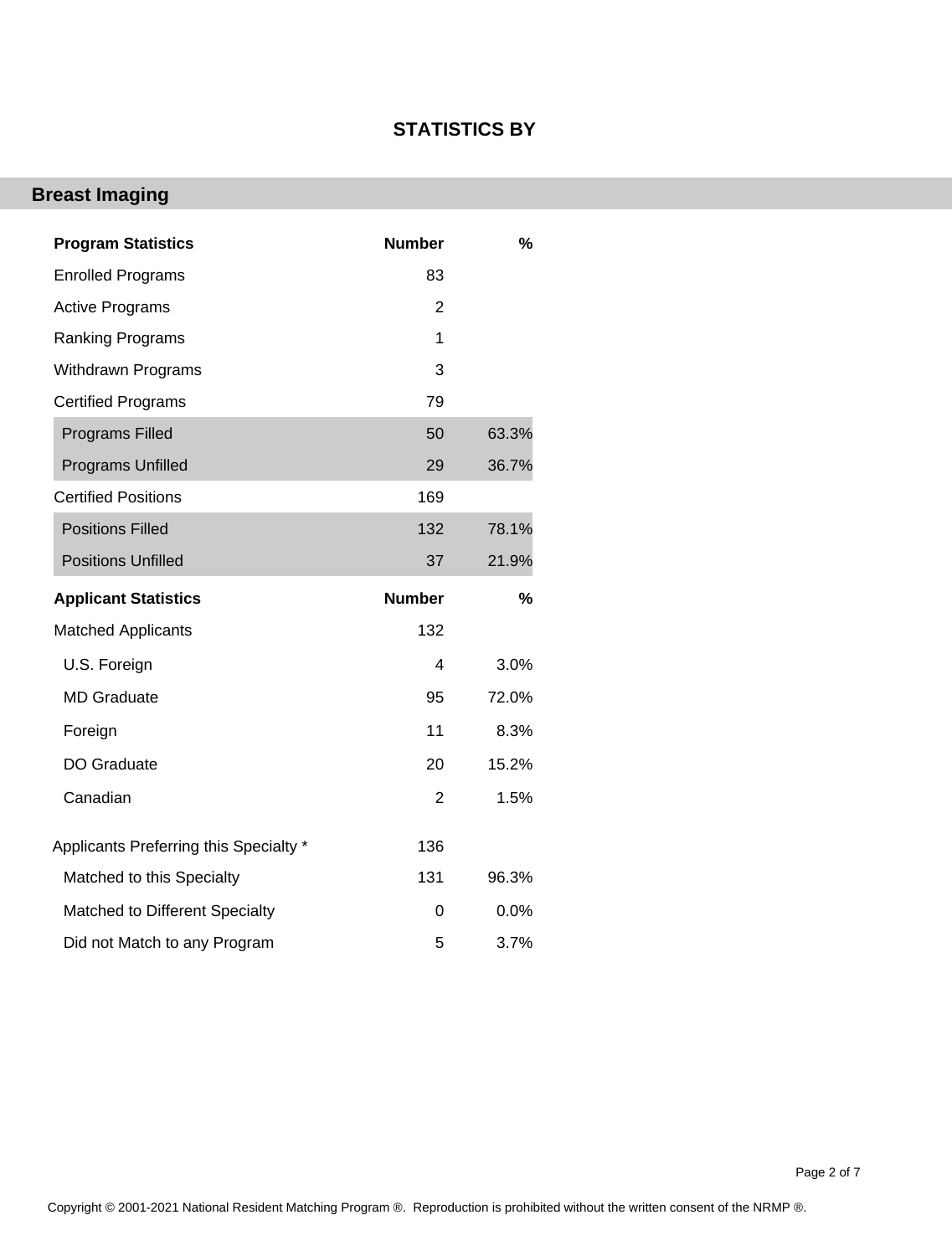## **Emergency Radiology**

| <b>Program Statistics</b>              | <b>Number</b> | %      |
|----------------------------------------|---------------|--------|
| <b>Enrolled Programs</b>               | 12            |        |
| <b>Active Programs</b>                 | 4             |        |
| <b>Ranking Programs</b>                | 0             |        |
| Withdrawn Programs                     | 1             |        |
| <b>Certified Programs</b>              | 11            |        |
| <b>Programs Filled</b>                 | $\Omega$      | 0.0%   |
| <b>Programs Unfilled</b>               | 11            | 100.0% |
| <b>Certified Positions</b>             | 24            |        |
| <b>Positions Filled</b>                | 1             | 4.2%   |
| <b>Positions Unfilled</b>              | 23            | 95.8%  |
| <b>Applicant Statistics</b>            | <b>Number</b> | %      |
| <b>Matched Applicants</b>              | 1             |        |
| <b>MD Graduate</b>                     | 1             | 100.0% |
| Applicants Preferring this Specialty * | 1             |        |
| Matched to this Specialty              | 1             | 100.0% |
| Matched to Different Specialty         | 0             | 0.0%   |
| Did not Match to any Program           | 0             | 0.0%   |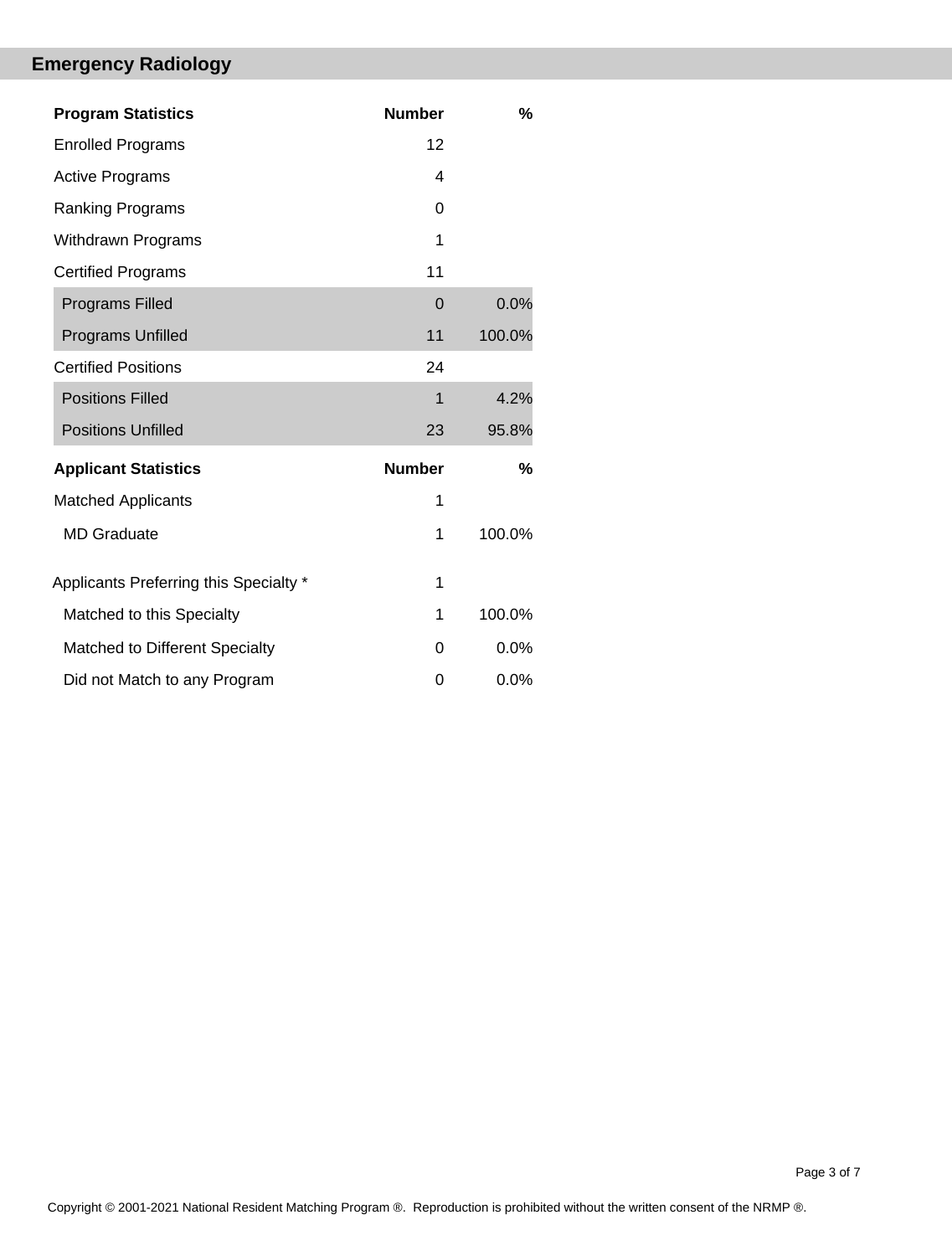## **Interventional Radiology (Independent)**

| <b>Program Statistics</b>              | <b>Number</b>  | %     |
|----------------------------------------|----------------|-------|
| <b>Enrolled Programs</b>               | 87             |       |
| <b>Active Programs</b>                 | 0              |       |
| <b>Ranking Programs</b>                | $\Omega$       |       |
| Withdrawn Programs                     | $\overline{4}$ |       |
| <b>Certified Programs</b>              | 83             |       |
| Programs Filled                        | 72             | 86.7% |
| <b>Programs Unfilled</b>               | 11             | 13.3% |
| <b>Certified Positions</b>             | 166            |       |
| <b>Positions Filled</b>                | 154            | 92.8% |
| <b>Positions Unfilled</b>              | 12             | 7.2%  |
|                                        |                |       |
| <b>Applicant Statistics</b>            | <b>Number</b>  | %     |
| <b>Matched Applicants</b>              | 154            |       |
| U.S. Foreign                           | 20             | 13.0% |
| <b>MD Graduate</b>                     | 108            | 70.1% |
| Foreign                                | 13             | 8.4%  |
| <b>DO Graduate</b>                     | 13             | 8.4%  |
| Applicants Preferring this Specialty * | 167            |       |
| Matched to this Specialty              | 154            | 92.2% |
| Matched to Different Specialty         | 3              | 1.8%  |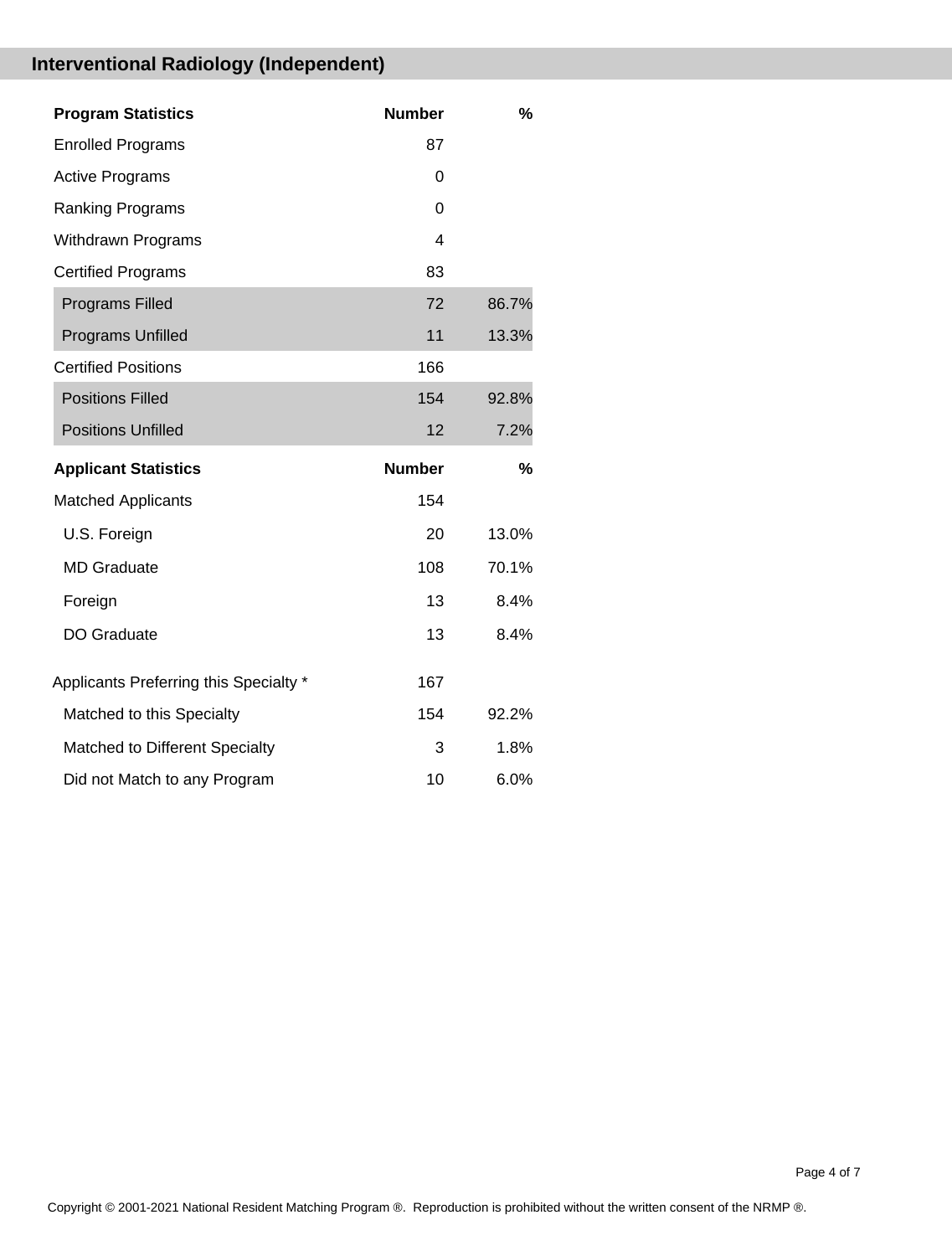## **Musculoskeletal Radiology**

| <b>Program Statistics</b>              | <b>Number</b> | $\frac{0}{0}$ |
|----------------------------------------|---------------|---------------|
| <b>Enrolled Programs</b>               | 83            |               |
| <b>Active Programs</b>                 | 1             |               |
| Ranking Programs                       | 0             |               |
| Withdrawn Programs                     | 0             |               |
| <b>Certified Programs</b>              | 83            |               |
| <b>Programs Filled</b>                 | 44            | 53.0%         |
| Programs Unfilled                      | 39            | 47.0%         |
| <b>Certified Positions</b>             | 218           |               |
| <b>Positions Filled</b>                | 156           | 71.6%         |
| <b>Positions Unfilled</b>              | 62            | 28.4%         |
| <b>Applicant Statistics</b>            | <b>Number</b> | $\frac{0}{0}$ |
| <b>Matched Applicants</b>              | 156           |               |
| U.S. Foreign                           | 13            | 8.3%          |
| <b>MD</b> Graduate                     | 104           | 66.7%         |
|                                        |               |               |
| Foreign                                | 12            | 7.7%          |
| DO Graduate                            | 26            | 16.7%         |
| Canadian                               | 1             | 0.6%          |
| Applicants Preferring this Specialty * | 156           |               |
| Matched to this Specialty              | 154           | 98.7%         |
| Matched to Different Specialty         | 1             | 0.6%          |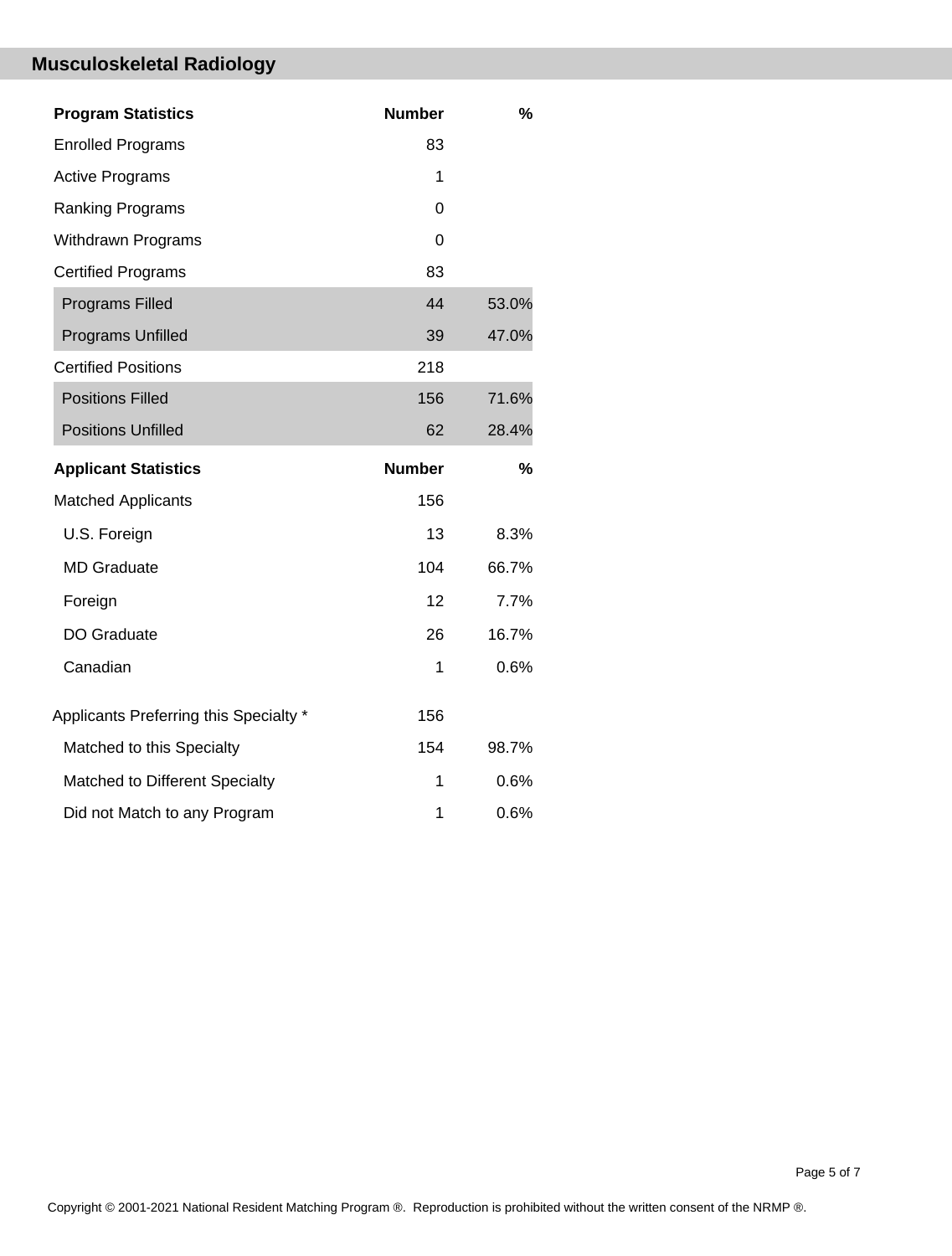## **Neuroradiology**

| <b>Program Statistics</b>              | <b>Number</b> | %     |
|----------------------------------------|---------------|-------|
| <b>Enrolled Programs</b>               | 84            |       |
| <b>Active Programs</b>                 | 1             |       |
| Ranking Programs                       | 0             |       |
| <b>Withdrawn Programs</b>              | 1             |       |
| <b>Certified Programs</b>              | 83            |       |
| <b>Programs Filled</b>                 | 48            | 57.8% |
| <b>Programs Unfilled</b>               | 35            | 42.2% |
| <b>Certified Positions</b>             | 292           |       |
| <b>Positions Filled</b>                | 241           | 82.5% |
| <b>Positions Unfilled</b>              | 51            | 17.5% |
|                                        |               |       |
| <b>Applicant Statistics</b>            | <b>Number</b> | %     |
| <b>Matched Applicants</b>              | 241           |       |
| U.S. Foreign                           | 21            | 8.7%  |
| <b>MD</b> Graduate                     | 168           | 69.7% |
| Foreign                                | 28            | 11.6% |
| DO Graduate                            | 24            | 10.0% |
| Applicants Preferring this Specialty * | 244           |       |
| Matched to this Specialty              | 240           | 98.4% |
| Matched to Different Specialty         | 0             | 0.0%  |